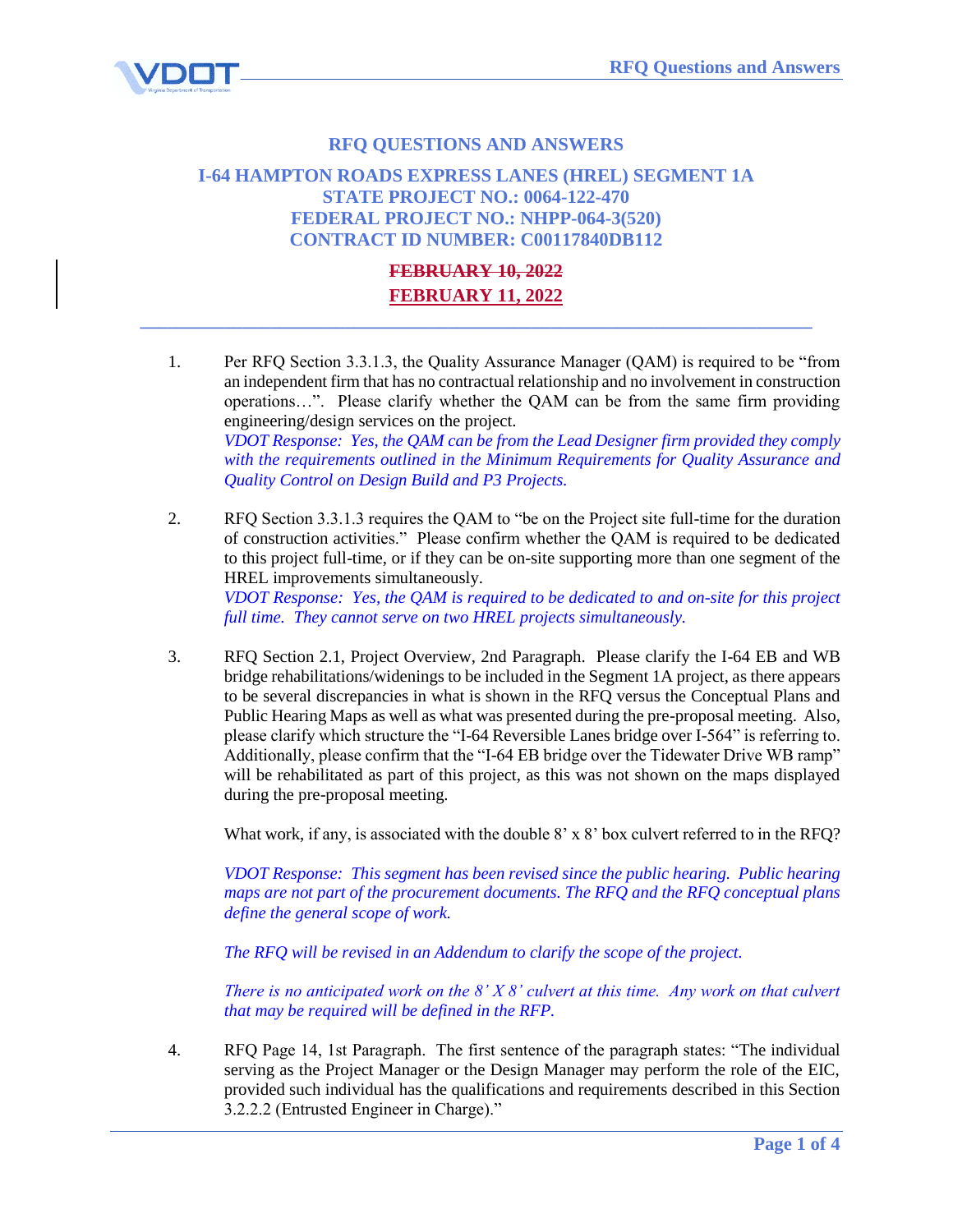

Please advise how doing this will affect the submittal of Key Personnel Forms, as the RFQ requires that one is provided for each of these roles. In addition, would the Department accept the inclusion of another member of the Design Team in lieu of the Design Manager, considering that this person meets all of the requirements as stated in Section 3.2.2.2 of the RFQ?

*VDOT Response: A resume shall be provided for each role that the individual will serve in. Note that the Entrusted Engineer in Charge shall be an employee of the Design-Builder (the legal entity who will execute the Contract with VDOT).* 

- 5. Public Hearing Map, Page 1 of 9. Will the sound barrier wall and stormwater management basin (shown as "by others") be included in the Segment 1A project scope? *VDOT Response: The RFQ and the RFQ conceptual plans will define the general scope of work.*
- 6. Categorical Exclusion, Page 3 of 6. The CE is written for the entire 9 mi. length of Segment 1, and indicates that jurisdictional features are present and will require water quality permits. Are any jurisdictional features present within the Segment 1A portion of the CE? *VDOT Response: Yes, there are jurisdictional features within the Segment 1A limits.*
- 7. What is VDOT's anticipated timeframe for construction of the adjacent Segment 1B project? *VDOT Response: Final determination on the construction of Segment 1B has not been determined.*
- 8. Will permanent right-of-way acquisitions be included in the Segment 1A project? Are permanent or temporary easements anticipated? *VDOT Response: Yes, permanent right-of-way acquisitions will be required as part of this project. It is anticipated that easements will be required.*
- 9. Does the Navy/US Government own, or have any jurisdiction over, the I-64 right-of-way? Or is the I-64 right-of-way completely within the jurisdiction of VDOT? If the Navy/US Government has any jurisdictional entitlements, what coordination efforts will be required during design and construction? Will VDOT lead those coordination efforts? *VDOT Response: VDOT will be coordinating with the Navy and specific responsibilities will be identified in the RFP. The Design-Builder will be required to coordinate with the Navy during design and construction and Offerors may be required to coordinate on specific items in the RFP process.*
- 10. Will there be approach zone requirements/restrictions for the Naval runway? Will an FAA permit be required for overhead signs, lighting, cranes, or other construction items? *VDOT Response: VDOT will be coordinating on the preliminary airport clearance forms. This information will be provided with the RFP. Specific requirements will be identified in the RFP.*
- 11. Please clarify the ITS/traffic control devices responsibilities for the Design-Builder versus the toll collection contractor. Activities needing clarification include furnishing, installing, testing, and integration into VDOT's Operations Center. *VDOT Response: The Design-Builder for Segment 1A will be required to construct some of the tolling civil infrastructure. This will be defined in the RFP.*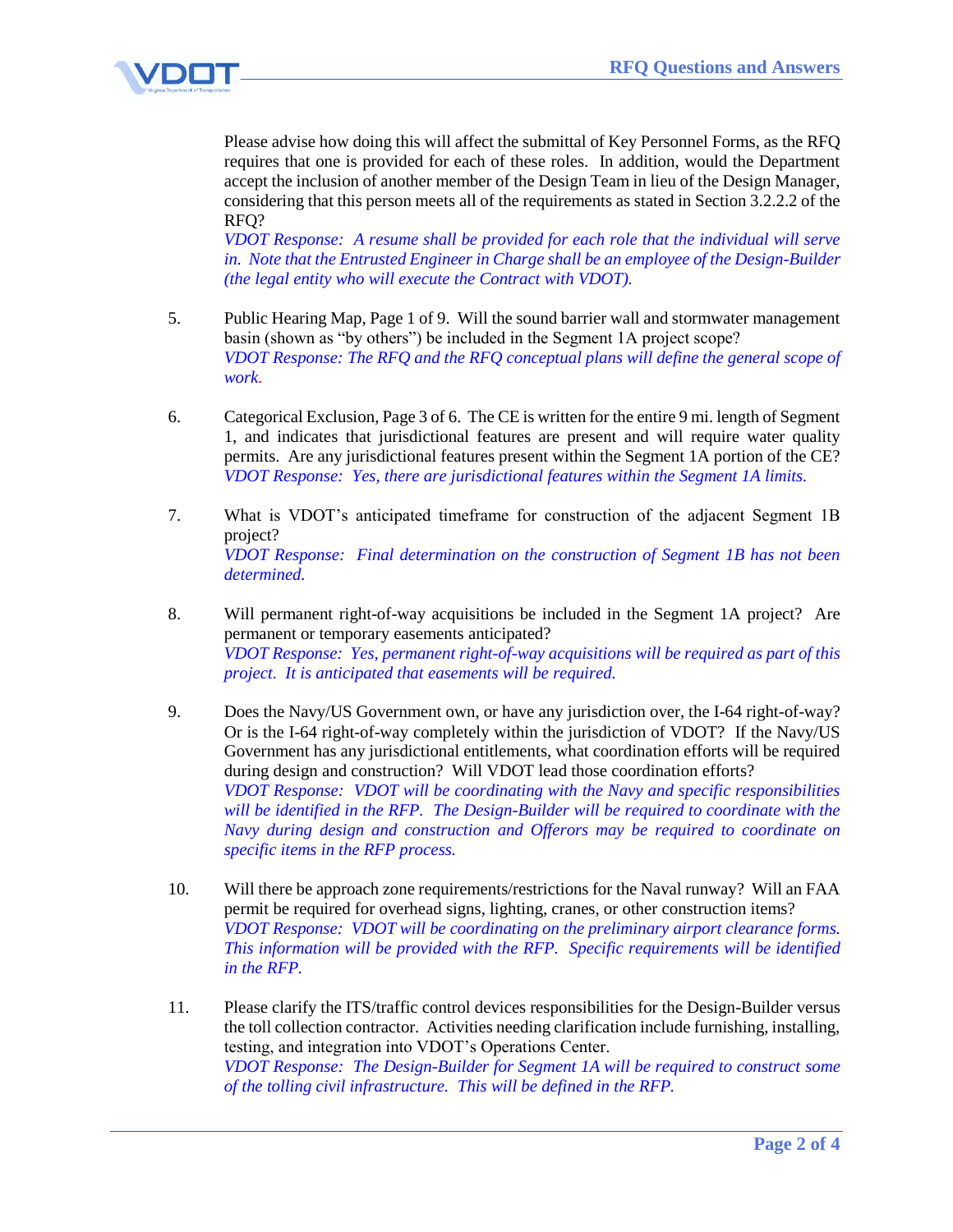

*VDOT has retained a tolling integrator who will responsible for the integration of the toll system.*

- 12. Are there any existing agreements with the Forest Lawn Cemetery, City of Norfolk, or other entity that may require mitigations associated with the Segment 1A project? *VDOT Response: There are none at this time.*
- 13. Are there any agreements or betterments that have been agreed to with the utility owners? *VDOT Response: At this time there are no known agreements or betterments with the utility owners.*
- 14. Is VDOT aware of any hazardous materials in the groundwater coming from the Navy or other adjacent sites? *VDOT Response: There is no known hazardous materials.*
- 15. Will this project be grandfathered under Part IIC of the VSMP regulations? *VDOT Response: This project will not be grandfathered under Part IIC of the VSMP regulations unless otherwise noted in the RFP.*
- 16. Does the RFQ design plan meet the energy balance equation through on-site storage? *VDOT Response: This will be further defined in the RFP.*
- 17. Does the RFQ design anticipate meeting the water quality requirements primarily through the purchase of off-site nutrient credits? *VDOT Response: This will be further defined in the RFP.*
- 18. The RFQ Section 2.1 Project Overview, 2nd Paragraph notes "This section of interstate includes three mainline bridges to be widened and rehabilitated and one double 8'x8' box culvert carrying drainage underneath I-64. These bridges are the I-64 Reversible Lanes bridge over I-564, the WB Little Creek Road bridge and the WB Granby Street bridge." This conflicts with the RFQ Conceptual plans and project info meeting presentation. Therefore, please confirm the bridge structures scope of work for the project will be as follows:

a. Widen and rehabilitate eastbound I-64 mainline bridges over Granby Street, I-564 WB, and East Little Creek Road;

b. Widen and rehabilitate both the eastbound and westbound I-64 mainline bridges over Tidewater Drive;

c. Rehabilitate the eastbound I-64 bridge over the ramp from northbound Tidewater Drive to westbound I-64 mainline

*VDOT Response: See the answer to question 3.*

19. Please confirm the Section 2.1 Reference double 8'x8' box culvert is located between Tidewater Drive and the Tidewater Drive Interchange's northbound ramps; RFQ Conceptual Plans I-64 Stations 1060 EB/Station 3052 WB. *VDOT Response: The location described in the question is 8' X 8' culvert referenced in the RFQ. See answer to question 3.*